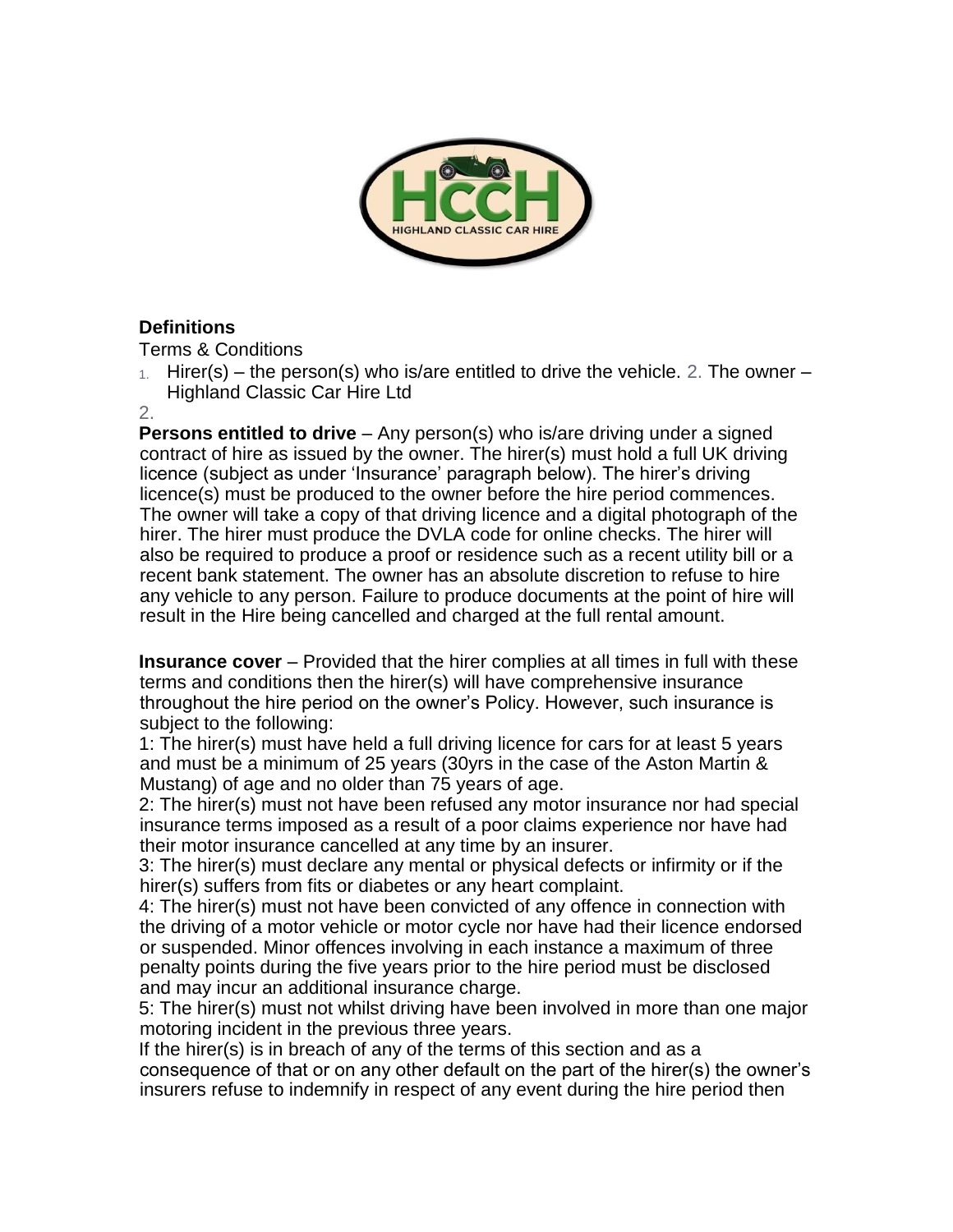the hirer(s) will be fully responsible for damages and losses resulting from that event.

**Insurance Excess** – all hires are subject to an insurance excess as per the following - Morris Minor/Austin Healey Sprite £950, Triumph Stag £1500, Mustang/Aston Martin £1750

**Security Bond** – A security bond will be required on the first day of the hire period. This will be taken as an open credit transaction which will not be processed unless loss or damage occurs.

**Hire Period** – The Hire start and end time will be agreed with the owner. If the hirer(s) returns the car outside of the agreed hire period then the owner reserves the right to charge for an additional hire period. The minimum additional hire period for charging is  $1/2$  a day. The owner appreciates that sometimes delays are unavoidable so please contact the owner as soon as possible if this is likely to happen to help avoid any extra charges.

**Care of Vehicle** – The hirer(s) is responsible for taking all reasonable steps to ensure that the car is locked and secured when left unattended and to use any security devices which are supplied with the vehicle. The owner has no liability for consequential or uninsured losses.

**Vehicle Condition Report** – The hirer(s) will be required (in conjunction with the owner) to complete and sign a vehicle condition report confirming the condition of the bodywork, paint and interior prior to taking the vehicle. The hirer(s) will be liable for the cost of repairing any damage incurred during the hire period.

**Booking and Cancellation** – A 20% non-returnable deposit paid by BACS at the time of booking. The balance is due no later than 7 days before the hire date and paid by BACS. If the hirer(s) cancels within sixty days, payments may be set against a future hire at the sole discretion of Highland Classic Car Hire ltd. A security bond will be taken at the start of hire.

**Gift Vouchers** – Are charged in full, are not refundable and may not be redeemed for cash. Gift vouchers may be transferred subject to the driver satisfying these terms and conditions. Once a booking has been made using a gift voucher the booking will be subject to these terms and conditions, specifically the section for cancellation and cancellation charges.

**Limits as to use** – The permitted use is social, domestic and pleasure use by the hirer(s). The hirer(s) must not use the vehicle for racing, track days, pacemaking, reliability trials, competitions, speed testing, driving tuition, or to carry passengers for hire or reward. The car must not be taken out of Northern Scotland by the hirer(s). If the hirer(s) is found to have broken this clause then the hirer(s) will compensate the owner for excessive wear on the vehicle.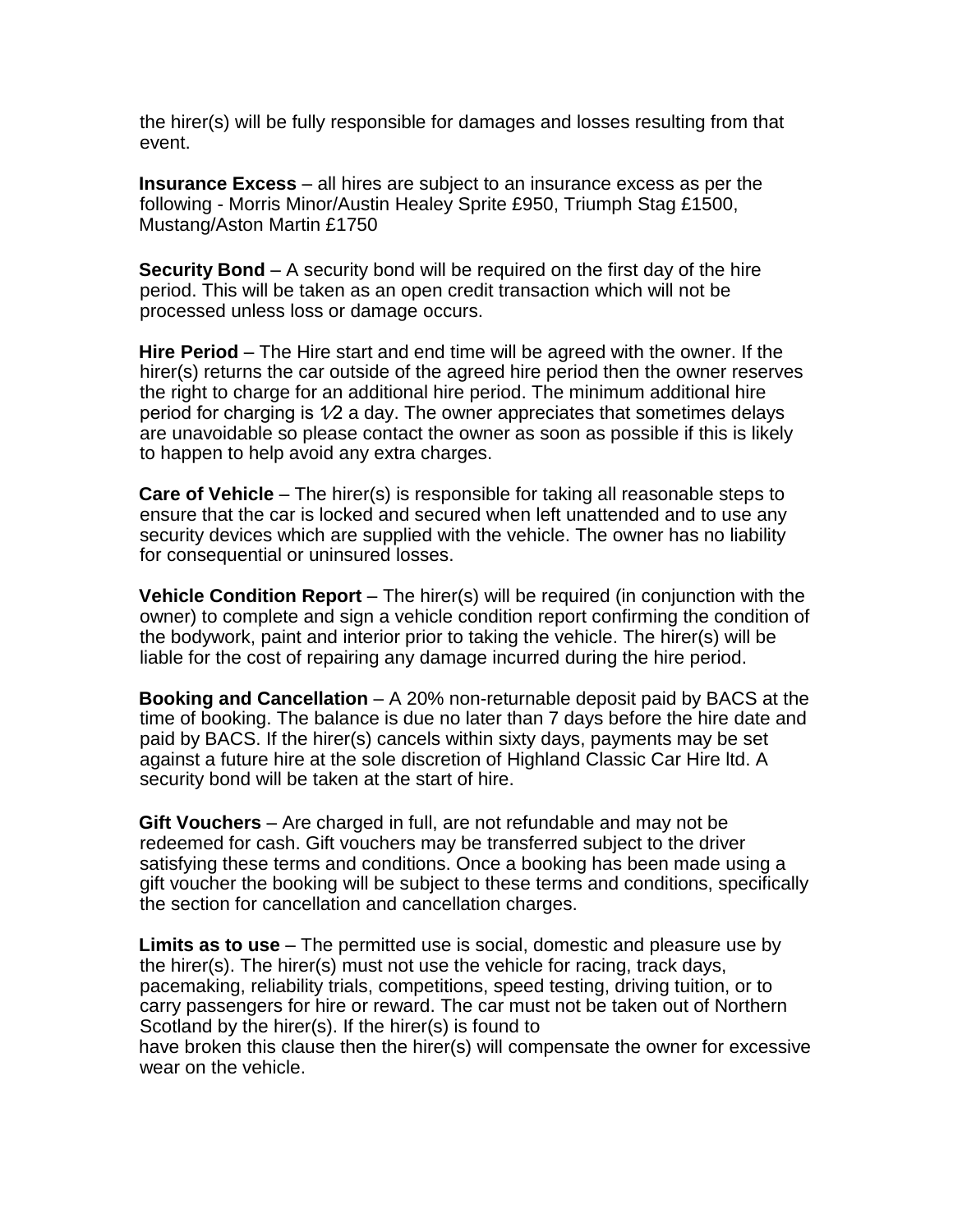**Choice of Car** – Should the owner be unable to supply the vehicle originally booked by the hirer(s) because of mechanical or other problems beyond the owner's control, then the owner will inform the hirer(s) and offer either an alternative vehicle for the same hire period or an alternative date for the hire.

**Fuel** – All vehicles are hired out at the commencement of the hire period with a full tank of petrol. It is the hirer(s)'s responsibility to return the vehicle at the end of the hire period similarly with a full tank of petrol. If not, the hirer(s) will be charged for refuelling plus an administration charge. Further the hirer(s) is responsible for using the correct type of fuel for the vehicle being hired and will be responsible for any damage caused as a result of the hirers failure so to do.

**Oil and Water** – If the hire period is more than one day then the hirer(s) is responsible for checking that the vehicle has the correct amount of oil and coolant in the engine. The hirer(s) will be liable for the cost of repair if the engine should be damaged through lack of oil or coolant.

**Dash cam** - The vehicle is equipped with a dash camera; this must remain in use and not be switched off.

**Milage allowance –** A daily allowance of 200miles is included in the hire price, any millage over this will be charged at £0.50per mile upon your return. If you require a higher rental milage then please contact us and we may be able to arrange this in advance.

**Materials Supplied to the Hirer(s)** – All keys, security locks, maps, spare parts, tools or other materials or equipment belonging to the owner and supplied with the vehicle remain the property of the owner and must be returned at the end of the hire period. If any items are missing or damaged at the end of the hire period then the costs of replacing or repairing those items will be charged to the hirer(s).

**Personal Effects** – The owner is not responsible for any loss or damage to personal effects belonging to the hirer(s) unless such loss or damage results from the owner's negligence or default. Further the owner has no liability whatsoever for any vehicle or personal property left at the owner's premises by the hirer(s).

**Smoking and pets** – Customers must not smoke or carry pets in the car. A cleaning charge of £100 will apply if the car is returned in a poor state.

**Breakdown Cover** – Every effort is made to ensure reliability; however, these are older vehicles and you have to accept the risk of breakdown as part of your hire. Should the vehicle become unroadworthy during the Hire period we will offer assistance/ recover.

In the case of a total breakdown the vehicle must be recovered to Highland Classic Car Hire Ltd where we will make every effort to supply a replacement